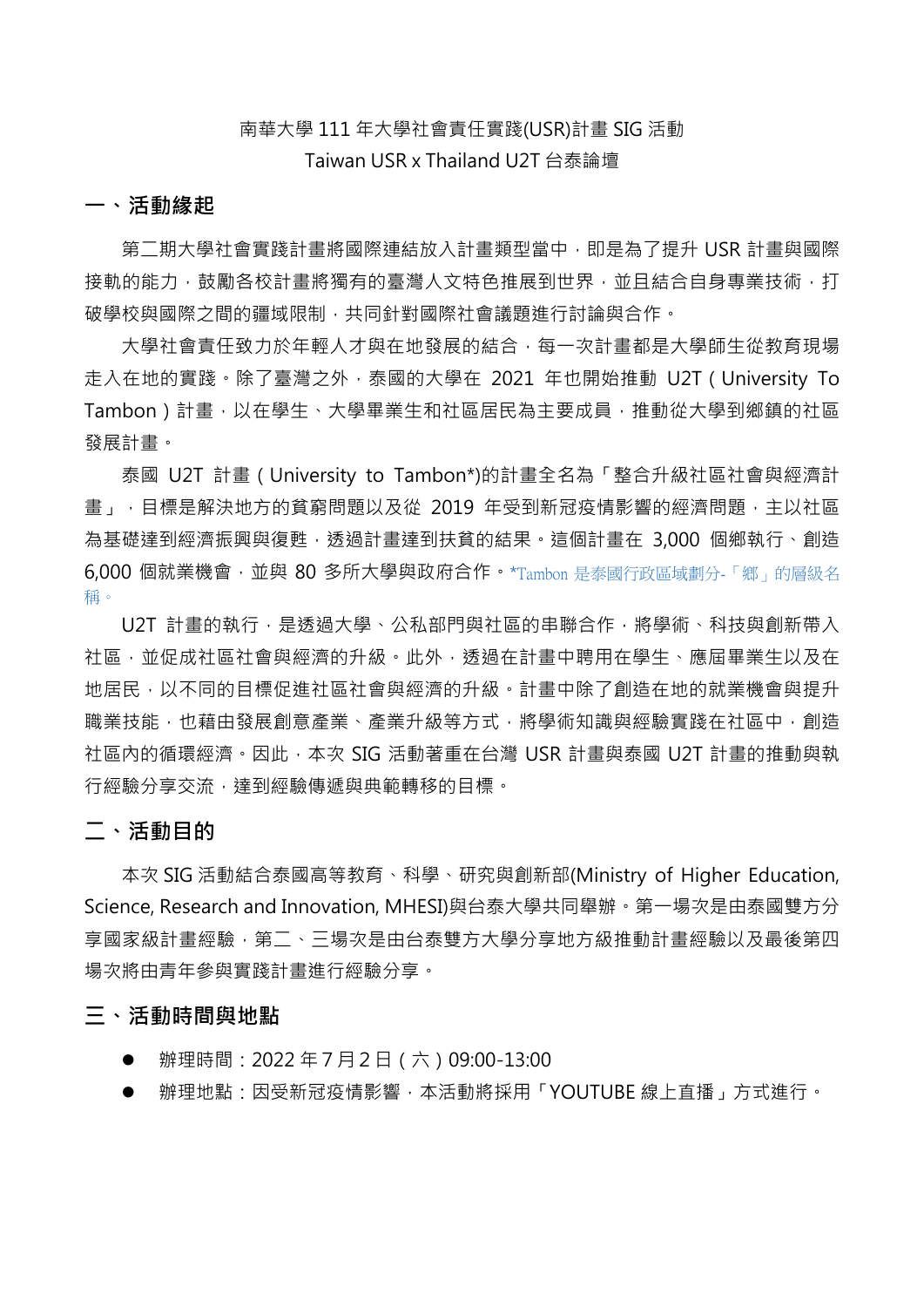### **四、參與對象**

教育部大學社會責任計畫各校團隊主持人、教師、相關業務執行人員等皆可報名參加。

### **五、執行單位**

- l 指導單位:教育部大學社會責任推動中心
- l 主辦單位:南華大學大學社會責任計畫-以慢城意涵推動宜居城鎮生活
- 協辦單位:
	- 泰國高等教育、科學、研究與創新部(Ministry of Higher Education, Science, Research and Innovation, Thailand)
	- 泰國國立法政大學(Thammasat University, Thailand)
	- 泰國清邁大學(Chiang Mai University, Thailand)
	- 國立政治大學
	- 國立中正大學
	- 國立暨南大學
	- 國立台南大學
	- 社團法人台灣樂斯屬文史扎根育成協會

#### **六、開放網路報名時間與方式**

- 報名方式:即日起開放網路報名,報名截止至 111 年 6 月 19 日截止。線上會議連 結,將於活動前以 email 通知報名成功之人員
- l 報名網址:https://www.surveycake.com/s/V9YQO

## **七、活動洽詢**

- 大學社會責任計畫-以慢城意涵推動官居城鎮生活計畫 蔡亞璇助理,電話:05-3102100#2906 聯絡信箱:iamwater@nhu.edu.tw
- **八、議程**

**請參閱以下附件**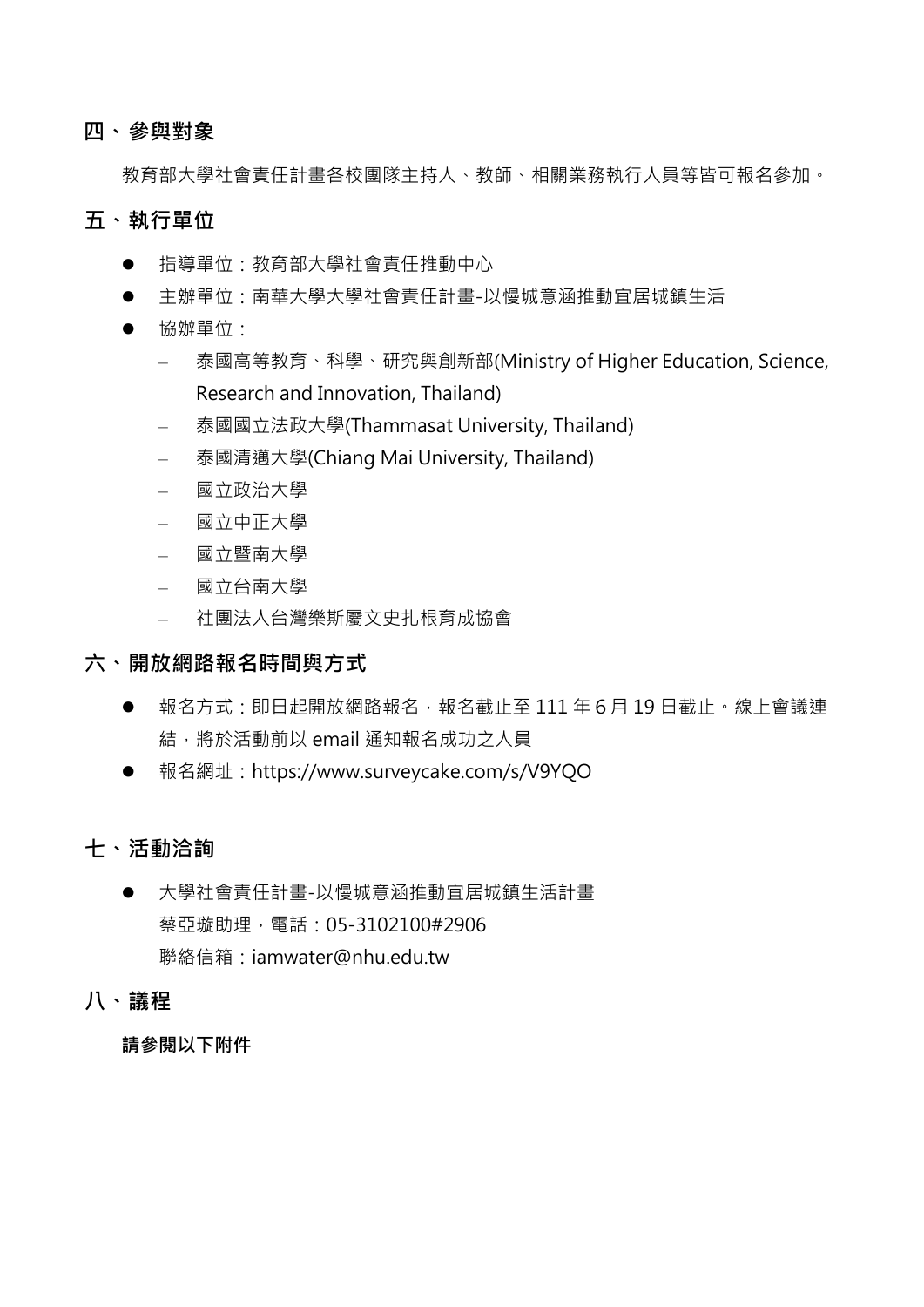

# University Social Responsibility (USR) 2022 SIG:Taiwan USR x Thailand U2T

## July 2nd, 2022 (Saturday) by Google Meet

| <b>Time</b><br>$(GMT+8)$ | Event/Speaker/Topic                                                           |                                                                                                                                                                                                                                                                                                                                  |  |  |
|--------------------------|-------------------------------------------------------------------------------|----------------------------------------------------------------------------------------------------------------------------------------------------------------------------------------------------------------------------------------------------------------------------------------------------------------------------------|--|--|
| 08:30-09:00              | 報到 Registration                                                               |                                                                                                                                                                                                                                                                                                                                  |  |  |
| 09:00-09:15              | 開幕致詞 Opening Speech                                                           |                                                                                                                                                                                                                                                                                                                                  |  |  |
| 5 mins                   | Dr. Tsong-Ming Lin<br>(林聰明/南華大學校長/南華大<br>學 USR 計畫主持人)                         | Welcoming Address by President of Nanhua University                                                                                                                                                                                                                                                                              |  |  |
| 5 mins                   | Dr. Yen-Yi Lee<br>(李彦儀/教育部國際及兩岸教育<br>司司長)                                     | Congratulatory Address by Director General of the Department of<br>International and Cross-strait Education of the Ministry of<br>Education                                                                                                                                                                                      |  |  |
| 大合照 Group Photo          |                                                                               |                                                                                                                                                                                                                                                                                                                                  |  |  |
| 09:10-09:45              | 專題講一國家級計畫經驗分享<br>Keynote Speech 1 National Program Experience                 |                                                                                                                                                                                                                                                                                                                                  |  |  |
| 5 mins                   | Prof. Bo-Ching Chen<br>(陳柏青/南華大學自然生物科<br>技學系教授兼科技學院院長)                        | Moderator:<br>Prof. Bo-Ching Chen/ Department of Natural Biotechnology&.<br>Dean, College of Science and Technology, Nanhua University                                                                                                                                                                                           |  |  |
| 20 mins                  | Prof. Supachai<br>Pathumnakul<br>(泰國高等教育、科學、研究與<br>創新部 常務副次長)                 | Topic:<br>U2T, University to Tambon. How Universities Promote Social<br><b>Change and Social Practice</b><br>Speaker:<br>Prof. Supachai Pathumnakul / Deputy Permanent Secretary,<br>Ministry of Higher Education, Science, Research and Innovation,<br>Thailand                                                                 |  |  |
| 10 mins                  | 綜合座談 Panel Discussion (Q&A)                                                   |                                                                                                                                                                                                                                                                                                                                  |  |  |
| 09:45-10:40              | 專輯演講二 泰國地方級計畫經驗分享<br>Keynote Speech 2 Community Program Experience - Thailand |                                                                                                                                                                                                                                                                                                                                  |  |  |
| 5 mins                   | Prof. Huey-Ling Shee<br>教授兼台灣法律資訊中心主任)                                        | Moderator:<br>(施慧玲/國立中正大學法律學系   Prof. Huey-Ling Shee/ Department of Law, National Chung-Cheng<br>University & Director of Taiwan Legal Information Institute                                                                                                                                                                     |  |  |
| 30mins                   | Prof. Saifon Suindramedhi<br>(泰國國立法政大學跨學科學<br>院院長/法政大學 U2T 計畫主持<br>人)         | Topic:<br><b>Role of USR in Promoting Engagement and Strengthening</b><br><b>Community Development: Lessons Learned from the U2T-TU</b><br><b>Model</b><br>Speaker:<br>Associate Prof. Saifon Suindramedhi/ Dean of College of<br>Interdisciplinary Studies, Thammasat University & Thammasat<br>University U2T project director |  |  |
| 20 mins                  | Prof. Thanatip Chankong<br>(泰國清邁大學工程學院計算機<br>工程系教授)                           | Topic:<br><b>University Engagement in Local Knowledge and Youth</b><br><b>Participation, the Experience of University of Phayao U2T</b><br>project in Lor subdistrict, Chun, Phayao, Thailand<br>Speaker:                                                                                                                        |  |  |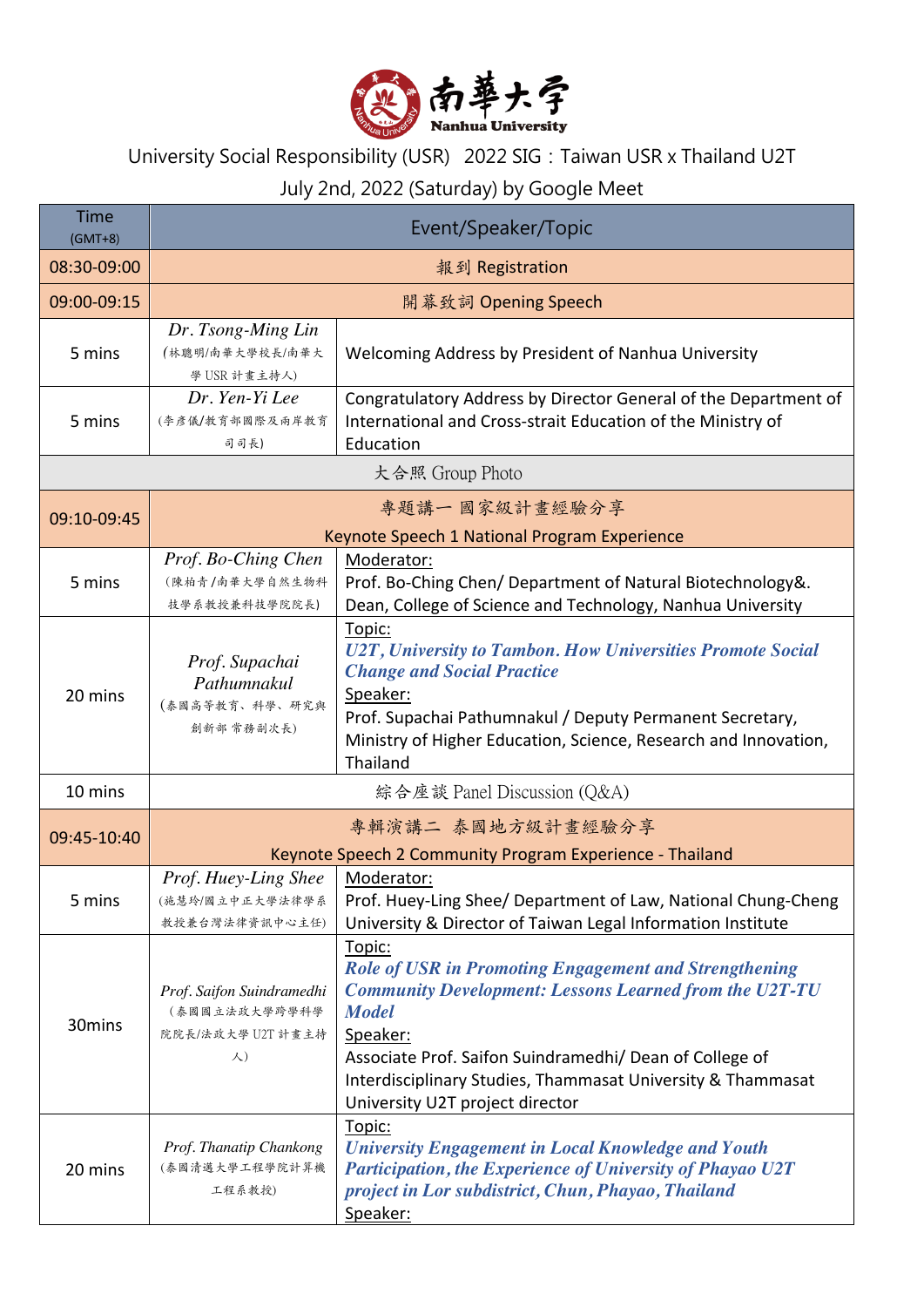|             |                                                                                                                                                                                                        | Prof. Thanatip Chankong/ Department of Computer Engineering,<br>Faculty of Engineering, Chiang Mai University, Thailand                                                                                                                                                                                                       |  |
|-------------|--------------------------------------------------------------------------------------------------------------------------------------------------------------------------------------------------------|-------------------------------------------------------------------------------------------------------------------------------------------------------------------------------------------------------------------------------------------------------------------------------------------------------------------------------|--|
| 10:40-10:50 | 休息一下 Break                                                                                                                                                                                             |                                                                                                                                                                                                                                                                                                                               |  |
| 10:50-11:40 | 專輯演講三 台灣地方級計畫經驗分享                                                                                                                                                                                      |                                                                                                                                                                                                                                                                                                                               |  |
|             | Keynote Speech 3 Community Program Experience sharing-Taiwan                                                                                                                                           |                                                                                                                                                                                                                                                                                                                               |  |
| 5 mins      | Associate Prof. Wei-Yu<br>Chen<br>(陳韋妤/國立台南大學生態暨環<br>境資源學系副教授)                                                                                                                                         | Moderator:<br>Associate Prof. Wei-Yu Chen / Department of Ecology and<br>Environmental Resources, National University of Tainan                                                                                                                                                                                               |  |
| 25 mins     | Distinguished Prof. Ching-<br>Ping Tang<br>(湯京平/國立政治大學政治學系<br>特聘教授/社會實踐辦公室執行<br>長)                                                                                                                     | Topic:<br><b>People Making as the Key of Place Making: The Explorative</b><br>Journey of Office of University Outreach at NCCU<br>Speaker:<br>Distinguished Prof. Ching-Ping Tang \ Distinguished Professor of<br>Political Science & Director of University Outreach Office at<br>National ChengChi University               |  |
| 10 mins     | Prof. Jun-Hong Lin<br>林俊宏/南華大學通識教育中心<br>主任/自然生物科技學系教授/南<br>華大學 USR 計畫共同主持人)                                                                                                                            | Topic:<br><b>Integrating Slow City Lifestyle to Build Better Communities with</b><br><b>Small Town Charm</b><br>Speaker:<br>Prof. Jun-Hong Lin/ Center for General Education & Department<br>of Natural Biotechnology & Nanhua University USR project co-<br>director                                                         |  |
| 10 mins     | Associate Prof. Shu-chun<br>Yu<br>(于淑君/中正大學化學暨生物<br>化學系副教授/中正大學 USR 計<br>畫協同主持人)                                                                                                                       | Topic:<br><b>Highlights of the USR project of National Chung Cheng</b><br>Univerisity in promoting the equitable and quality science<br>education in Yunlin-Chiayi area<br>Speaker:<br>Associate Prof. Shu-chun Yu, Departmant of Chemistry and<br>Biochemistry & National Chung-Cheng University USR project co-<br>director |  |
|             |                                                                                                                                                                                                        | 專輯演講四 Keynote Speech 4                                                                                                                                                                                                                                                                                                        |  |
| 11:40-12:10 | 青年實踐經驗分享 Youth Experience Sharing-Taiwan                                                                                                                                                               |                                                                                                                                                                                                                                                                                                                               |  |
| 5 mins      | <b>Project Assistant Professor</b><br>Chih-Chi, Yang<br>(楊智其/國立暨南大學土木系<br>專案助理教授/國立暨南大學<br>USR 科技學院協同主持人)                                                                                              | Moderator:<br>Project Assistant Professor Chih-Chi, Yang/ Department of Civil<br>Engineering & National Chi Nan University USR project<br>Investigator                                                                                                                                                                        |  |
| 25 mins     | Ying Hsuan, Lee<br>(李盈萱/社團法人台灣樂斯屬文<br>史扎根育成協會 共同創辦人/<br>秘書長)                                                                                                                                           | Topic:<br><b>Social Engagement of Young Generation, from Challenge to</b><br><b>Opportunity</b><br>Speaker:<br>Ying Hsuan, Lee/ Let's ECHO organization, Taiwan & Co-founder/<br>Secretary-general                                                                                                                            |  |
| 12:10-12:30 | 綜合座談 Panel Discussion (Q&A)                                                                                                                                                                            |                                                                                                                                                                                                                                                                                                                               |  |
|             | Moderator:<br>Prof. Che-Yu Hsu/ Associate prof. and Chair of Department of Tourism Management &<br>Nanhua University USR project co-director (許澤宇/南華大學旅遊管理學系副教授兼系主任/南華大學 USR 計畫<br>共同主持人)<br>Panelits: |                                                                                                                                                                                                                                                                                                                               |  |